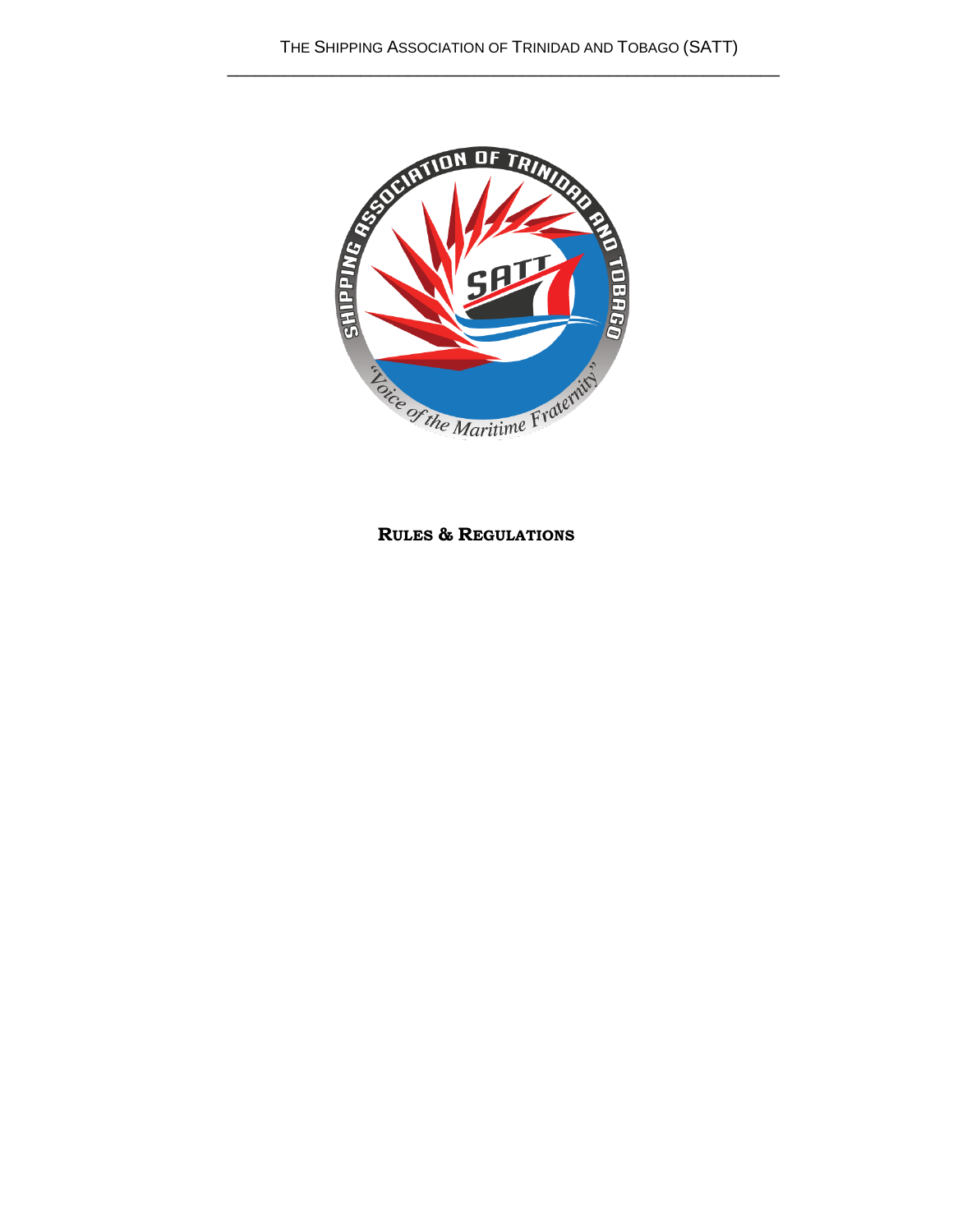# **TABLE OF CONTENTS**

| 1.  | NAME OF ASSOCIATION AND REGISTERED OFFICE            | 3              |
|-----|------------------------------------------------------|----------------|
| 2.  | <b>OBJECTS</b>                                       | 3              |
| 3.  | <b>MEMBERSHIP</b>                                    | $\overline{4}$ |
| 4.  | <b>APPLICATION FOR MEMBERSHIP</b>                    | $\overline{4}$ |
| 5.  | <b>HONORARY MEMBERS</b>                              | 6              |
| 6.  | ENTRANCE FEE, SUBSCRIPTIONS, LEVIES AND INFORMATION  | $\overline{7}$ |
| 7.  | <b>MEMBERSHIP</b>                                    | $\overline{7}$ |
|     | <b>Resignation of Members</b><br>I.                  | $\overline{7}$ |
|     | Review, Suspension and Expulsion of Membership<br>И. | 8              |
| 8.  | <b>EXECUTIVE COUNCIL</b>                             | 8              |
| 9.  | FINANCIAL                                            | 12             |
| 10. | <b>INSPECTION OF BOOKS</b>                           | 13             |
| 11. | <b>GENERAL MEETINGS</b>                              | 13             |
|     | 12. QUORUM                                           | 13             |
|     | 13. CHAIRMAN OF MEETINGS                             | 14             |
|     | 14. ADJOURNMENT OF MEETING                           | 14             |
|     | 15. VOTING                                           | 14             |
|     | 16. ALLOTTMENT OF VOTES                              | 15             |
|     | 17. TRUSTEES                                         | 15             |
|     | 18. ADDITIONS AND ALTERATIONS TO THE RULES           | 15             |
|     | 19. BINDING EFFECT ON CONSTITUTION AND RULES         | 15             |
|     | 20. WINDING UP                                       | 15             |
|     | 21. NOTICES                                          | 16             |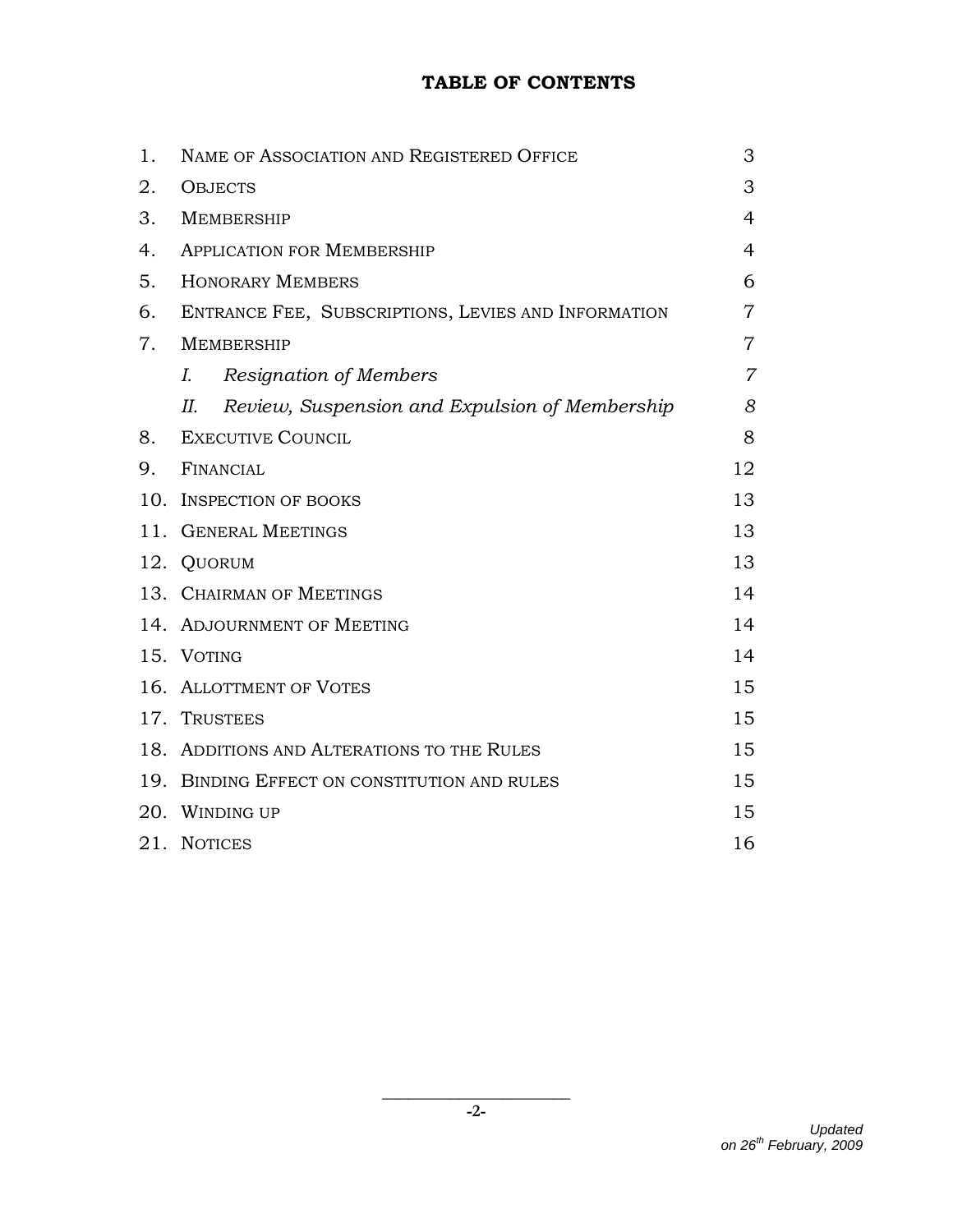#### **RULES OF THE SHIPPING ASSOCIATION OF TRINIDAD AND TOBAGO**

#### **1. NAME OF ASSOCIATION AND REGISTERED OFFICE**

This Trade Union shall be called "The Shipping Association of Trinidad and Tobago." The Registered Office is 15 Scott Bushe Street Port of Spain, which is the place of meeting for business of the said Trade Union and the office to which all notices and communications may be addressed.

#### **2. OBJECTS**

The objects for which the Association is established are:

- i. To enable individuals, firms and corporations who are engaged directly in the maritime industry/sector in Trinidad and Tobago, to promote, facilitate and protect their interests as Members of the Association.
- ii. To collect and circulate statistics and other information relating to and of interest to those engaged in the maritime industry.
- iii. To undertake the settlement of differences and disputes between the Association and workmen by negotiation and/or by arbitration and to promote good relations generally between employers and those employed in the maritime industry.
- iv. To enable its Members to meet from time to time for mutual counsel.
- v. To promote, support and oppose legislation and to take such action as may be deemed expedient in the interest of the Association in relation to all or any of its objects.
- vi. To foster, promote and protect the trade interests of the Association in every lawful manner and to do all such things as are incidental or conducive to the attainment of its objects.
- vii. To establish and/or administer and/or control schemes, arrangements, funds and/or conveniences for the benefit of employees and Members of the Association or the dependents or connections of such employees whether by way of gratuities, pensions or otherwise and for any such purpose to make such rules or regulations and to enter into such agreements as the Association shall deem fit.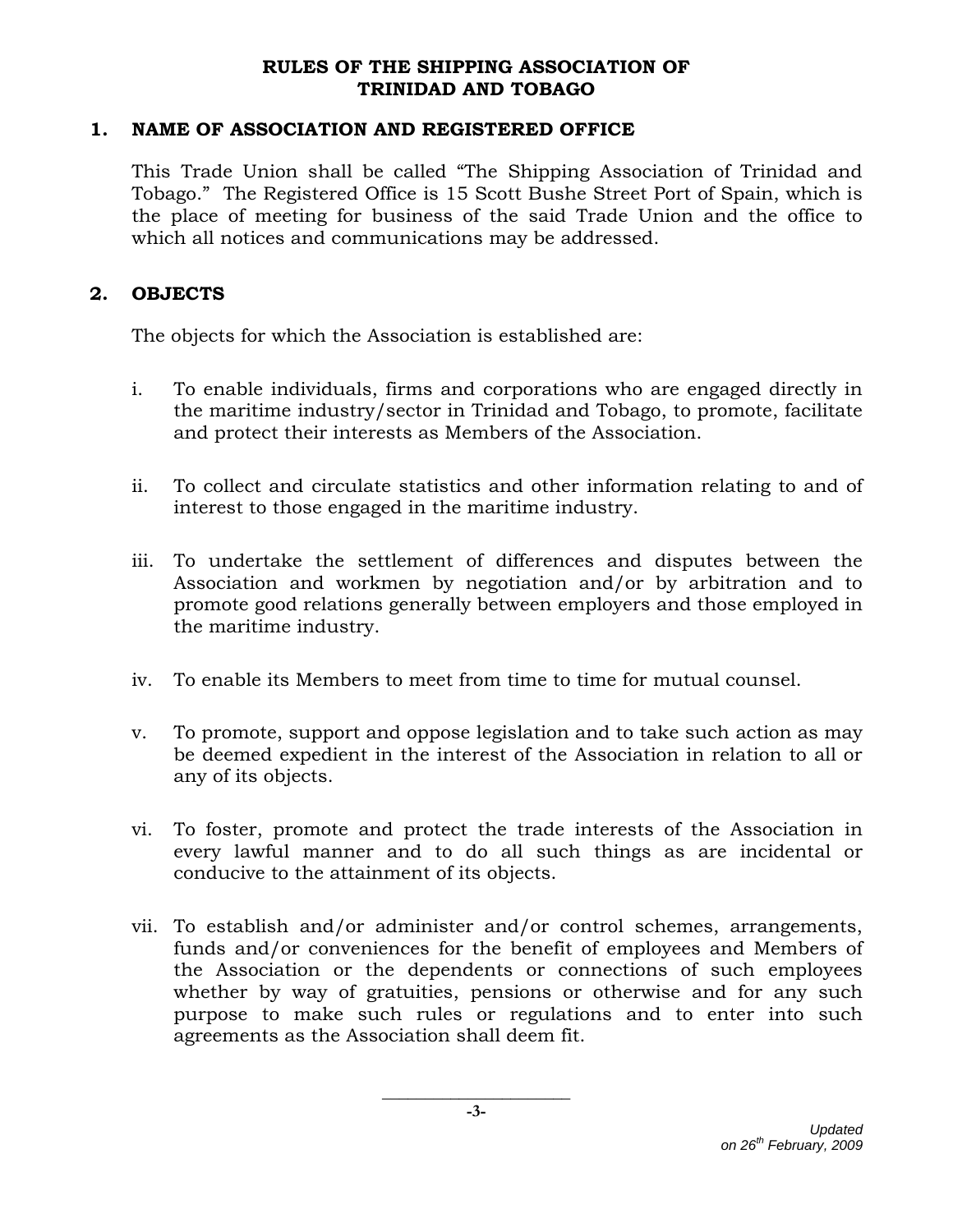- viii. To establish and operate offices or centres for the employment and payment of workers employed by Members of the Association and on behalf of such Members to employ and pay such workers.
- ix. For the purpose of promoting these objects and of making these methods effective, the Association may aid and join with other trade unions, societies, federations of societies, firms or corporations in the world having as their objects the accomplishment of any of the objects for which this Association is established and/or any objects similar thereto and/or any body with which it is deemed desirable to associate for any of the above purposes.

#### **3. MEMBERSHIP**

The Membership shall be divided into three groups under an Executive Council as follows:

- **Group A** Shipping Agents, Ship Managers, Ship Brokers, Ship Owners and/or Ship Operators
- **Group B** Port, Dock and Terminal Operators
- **Group C** Service Companies and those individuals, firms, trade unions, corporations and associations who are engaged directly in the maritime or shipping industries in Trinidad and Tobago and whose business does not qualify them for membership in either Group A or Group B in respect of such business.

### **4. APPLICATION FOR MEMBERSHIP**

I. Application for Membership of the Association may be made by any qualified person engaged in Trinidad and Tobago in any of the businesses described in Rule 3. A qualified person is a person who is either a citizen of Trinidad and Tobago or a resident of Trinidad and Tobago as defined in Section 5 of the *Immigration Act Chap. 18:01* or is a firm, partnership or unincorporated body of which at least one-half of its membership comprises citizens or residents of Trinidad and Tobago or is a corporation incorporated under the laws of Trinidad and Tobago or is an external company within the meaning of the *Companies Act 1995* which is registered pursuant to Part V Division 2 of the said Act or is an entity whose membership in the Association, in the opinion of the Executive Council, would be beneficial to the attainment of its Objects.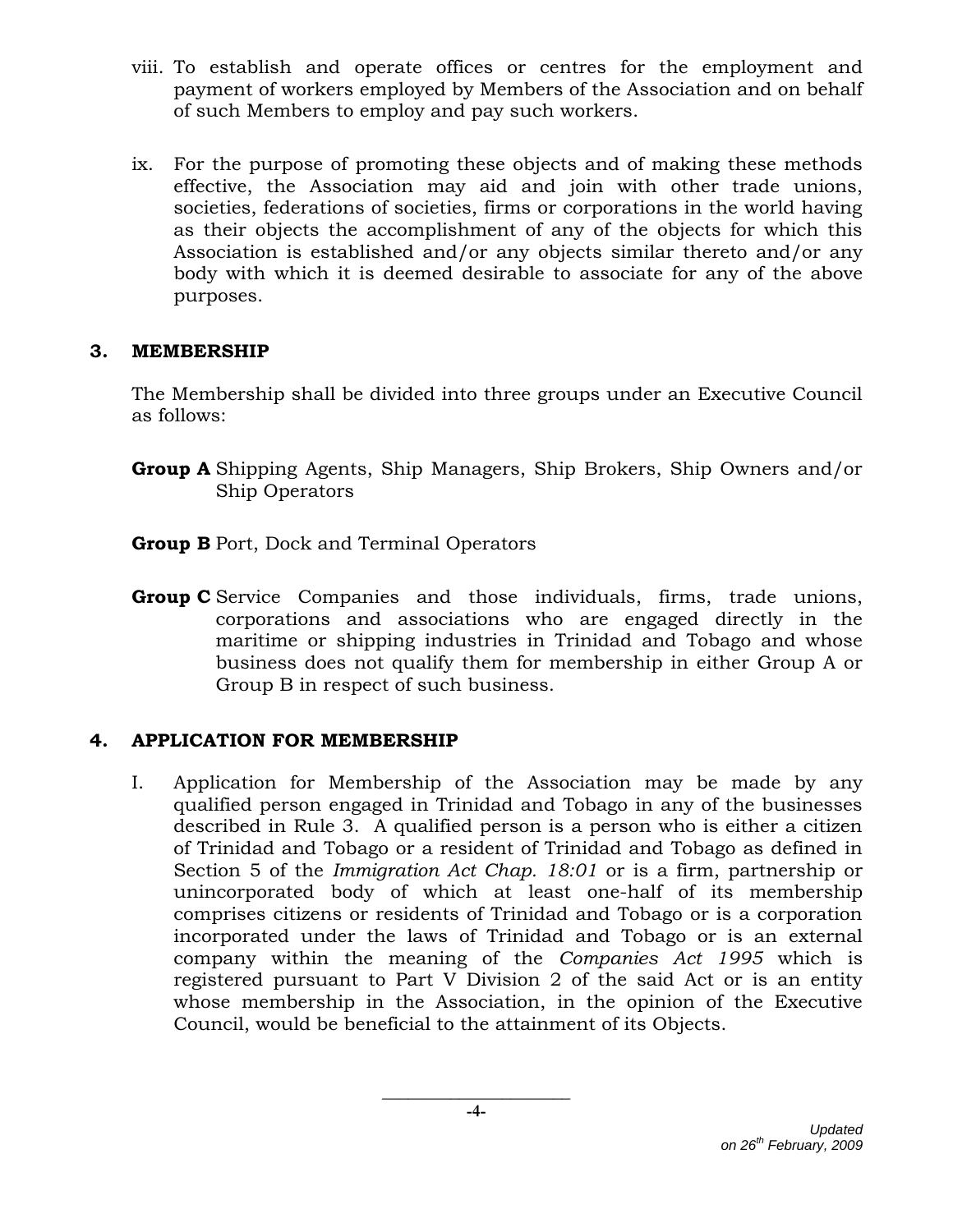- II. Any such qualified person shall be entitled to be registered separately in the appropriate Group in respect of each separate and distinct business in which such entity engages but separate applications must be made for registration in each Group. Provided however that in respect of each separate registration, the appropriate entrance fee, subscriptions and levies that may from time to time be set by the Executive Council shall be paid. Except as provided by Rule 6 III, where a Member is registered in respect of more than one business such Member's rights of membership in respect of such business shall be considered separate and apart from his rights of membership in respect of any other business in respect of which he is separately registered under this Rule.
- III. Every application for membership shall be made in respect of one of the groups described in Rule 3 and be supported by two Members of the Association in good financial standing. The application shall be in writing, signed by the applicant, his proposer and seconder and shall be in the form set out at Paragraph V of this Rule. The proposer and seconder need not be Members of the Group in respect of which the application is made.
- IV. A member in good financial standing is a member who is not in arrears with his Subscriptions and/or Levies for over 60 days.
- V. Every application shall be made in writing in the following form:

To The Shipping Association of Trinidad and Tobago

Date

Dear Sir/Madam

I/We …[*insert name]* of … … … *[full address]* desire to become a Member of Group … *[insert Group]* of the Shipping Association of Trinidad and Tobago and I/we hereby agree, if elected, to be bound by the Rules of the Association and by all orders of the Executive Council of which due notice shall be given to me/us in manner herein provided. The business which I/we carry on and by which I/we am/are qualified to apply for registration in the aforementioned Group is as follows:

… … …

Signed

Applicant.

The above named applicant is known to me and in my opinion the application is fit for approval.

Signed

Proposer in good financial standing.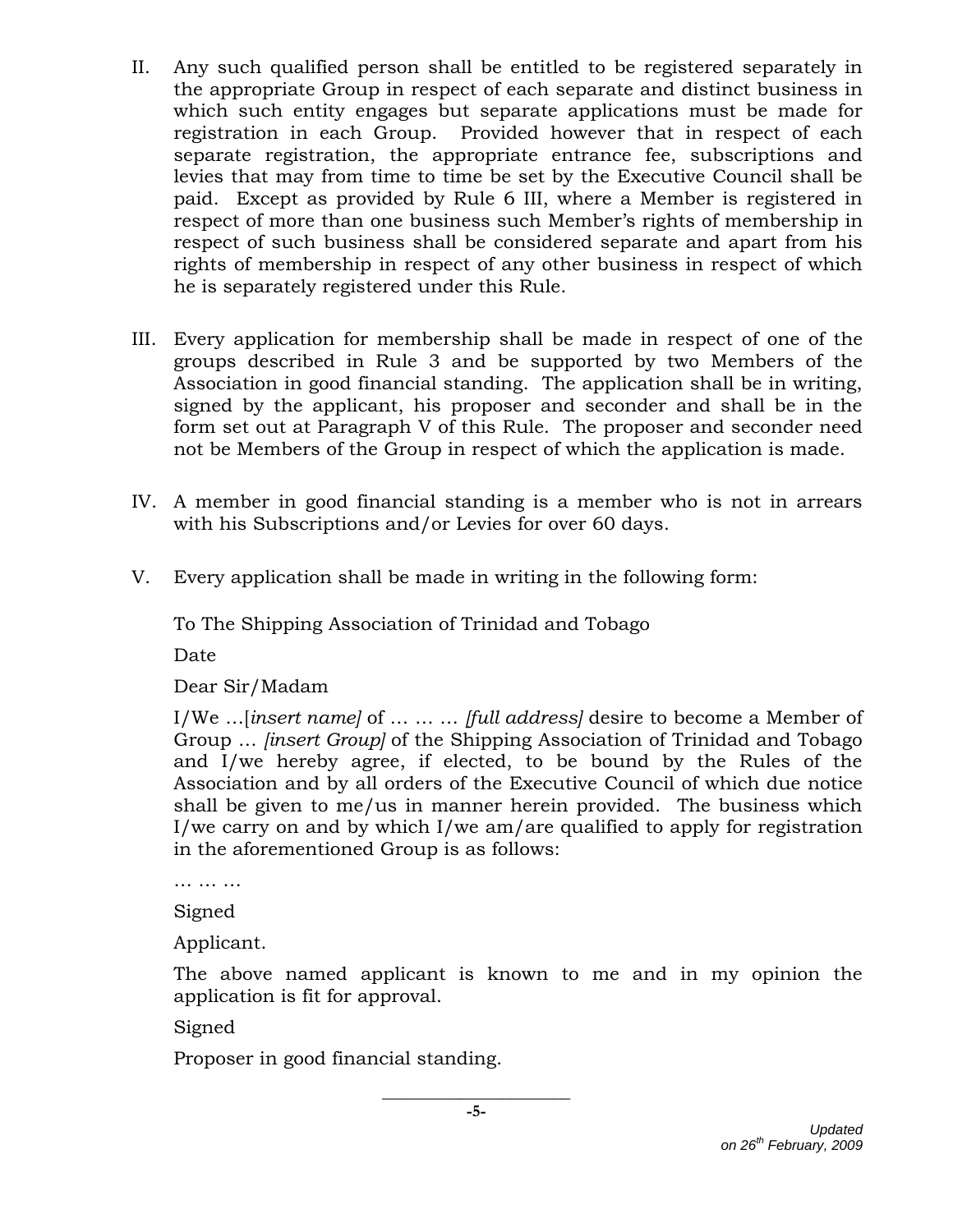The above named applicant is known to me and in my opinion the application is fit for approval.

Signed

Seconder in good financial standing.

- VI. Provided that the application complies with the provisions of these Rules it shall be passed to the Group Chairman of the Group in respect of which the application has been made.
- VII. Following the receipt of any application, the Group Chairman shall convene a meeting of the Group which meeting shall consider the application and shall determine by majority vote whether or not to recommend that the Executive Council accede to the application. Where the Group decides to recommend that the Executive Council not accede to the application, the Chairman of the meeting shall ascertain the Group's reasons for such decision.
- VIII. Following the decision of the Group as aforesaid, the Group Chairman shall inform the President whether or not the Group recommends the application for membership and if not, their reasons for so doing.
- IX. After being advised of the Group's recommendation as aforesaid, the President shall convene a meeting of the Executive Council and shall inform them of the Group's recommendation, following which the Executive Council shall decide by majority vote whether or not to accept the application for Membership.
- X. Following the determination of the Executive Council as aforesaid, the Association shall advise the applicant in writing of its decision. If the application has been accepted, the applicant shall be entered onto the Association's Register of Members in the appropriate Group upon payment of the prescribed Entrance Fee.
- XI. All proceedings of the Association under this Rule shall be carried out in a timely manner.

# **5. HONORARY MEMBERS**

The Association in General Meeting may as it may deems fit, admit to honorary Membership any person (whether or not he is engaged in Trinidad and Tobago in any of the businesses described in Rule 3) who is proposed and seconded by any Member in good financial standing. Honorary Members shall not be entitled to vote or to be elected to any of the posts in the Executive Council but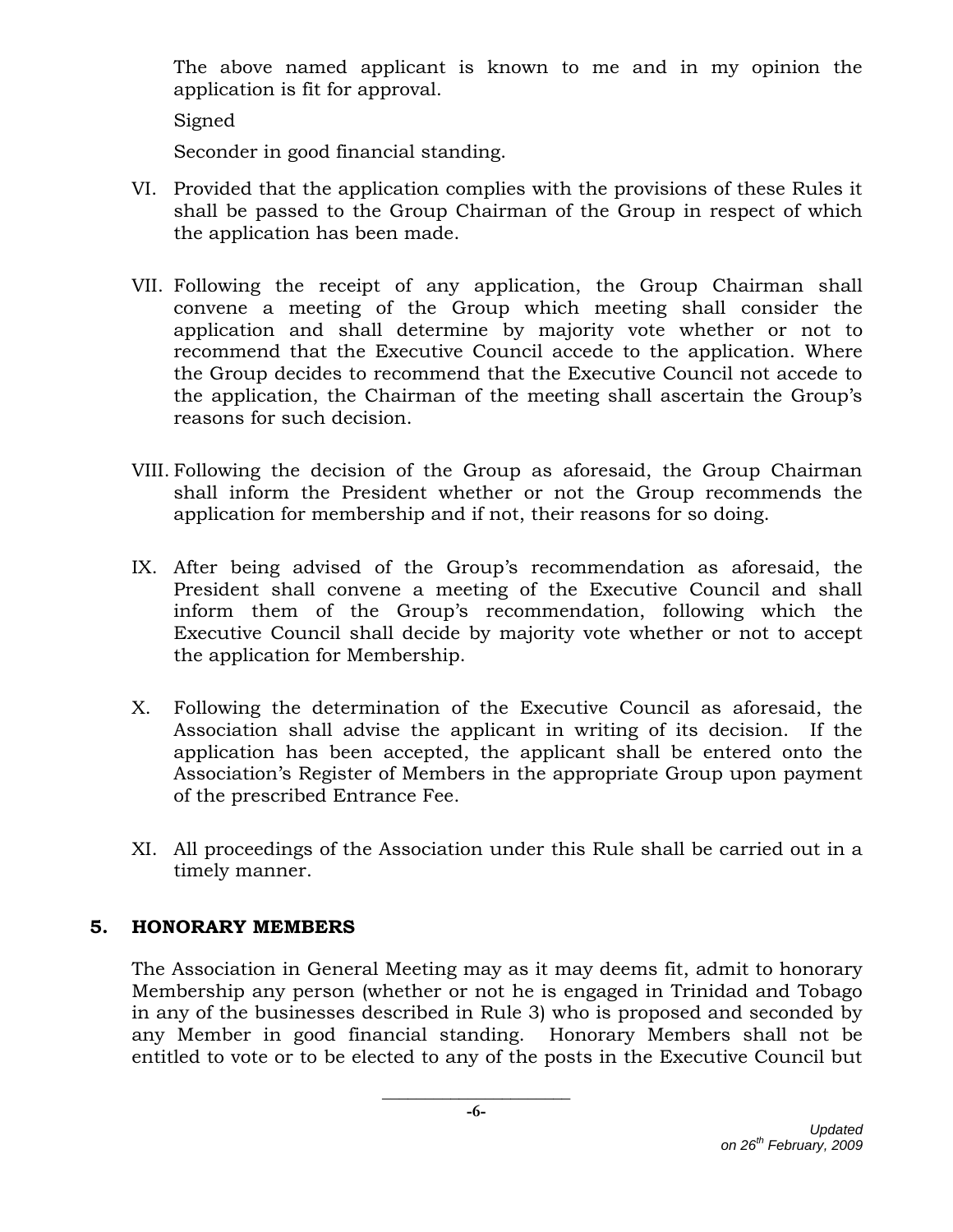shall have the right to take part in and speak at all general meetings of the Association.

# **6. ENTRANCE FEE, SUBSCRIPTIONS, LEVIES AND INFORMATION**

- I. All Members shall pay the Entrance Fees, Subscriptions and Levies as fixed by the Executive Council from time to time.
- II. Any alteration or amendment to the amount of Entrance Fees, Subscription or Levies or terms and conditions upon which same are levied shall be notified to all Members in writing upon the same being determined by the Executive Council and shall not be given effect until after the expiry of 30 days from the date of such notification.
- III. A Member who in any respect is in arrears with his Subscriptions and/or Levies shall not be eligible to vote at any meeting of the Association in respect of any business in respect of which he is registered. Should any Member's Subscriptions and/or Levies fall six months overdue, all rights and privileges of Membership in respect of all businesses for which he is registered shall be forfeited until these have been paid. Should such Member's Subscriptions and/or Levies remain unpaid for 12 months, then the Member's name will be struck off the Register of Members in respect of all business for which he is registered and thereafter such Member shall be deemed to have forfeited all his rights and privileges in the Association.
- IV. At the request of the Association, a member shall provide it with all information (including information with regard to other members) reasonably necessary to enable it to collect any Entrance Fees, Subscriptions or Levies due from that or any other member and/or to enable it to carry out is objects.

### **7. MEMBERSHIP**

# **I. Resignation of Members**

- A. Any Member may upon one month's notice in writing, resign from any Group or from the Association, but he shall be obliged to pay all outstanding levies and subscriptions up to the time he remains a member of the Association.
- B. Where a Member ceases to carry on any business and thereby fails to satisfy the criteria for Membership either of a Group or of the Association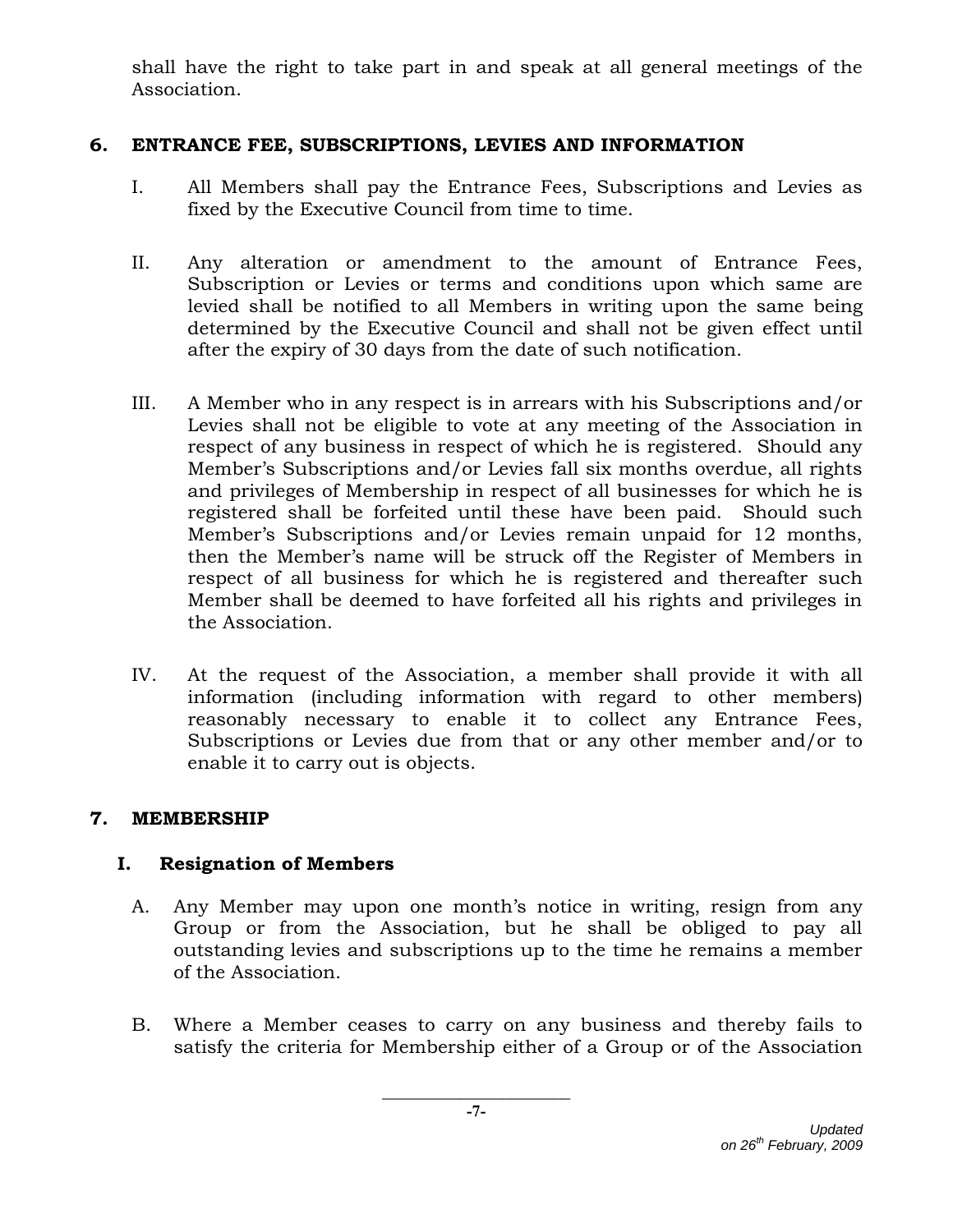such Member shall immediately resign from the Groups and/or the Association as the case may be.

### **II. Review, Suspension and Expulsion of Membership**

- A. The Executive Council shall, where they are called upon to do so in writing by any group of the Association's Members in good financial standing, who together are registered in respect of ten separate businesses, giving good reason for making such request or where they have reason to believe that any Member has :
	- (i) wilfully disobeyed any of these Rules and any Code of Ethics which from time to time may be adopted by the Association in general meeting;
	- (ii) been guilty of any conduct rendering him unfit in their opinion to be a Member of the Association;
	- (iii) failed to resign from any Group or from the Association pursuant to Rule 7.I.B. hereof;
	- (iv) become bankrupt, or being a company has gone into liquidation (except voluntary liquidation for the purpose of reconstruction) or has made any composition or arrangement or agreement with or for the benefit of his or its creditors;

Convene a meeting of the Executive Council to consider whether or not such Member shall be suspended or expelled. Provided that such Member shall be given written notice of the charges made against him and be given reasonable opportunity of giving any rebuttal, explanation or defence which he may wish to urge upon the Executive Council.

B. A Member expelled under this rule will forfeit all rights in, and claims upon the Association and its funds.

# **8. EXECUTIVE COUNCIL**

I. The business of the Association shall be managed by an Executive Council which shall consist of the following nine (9) offices:

President Immediate Past President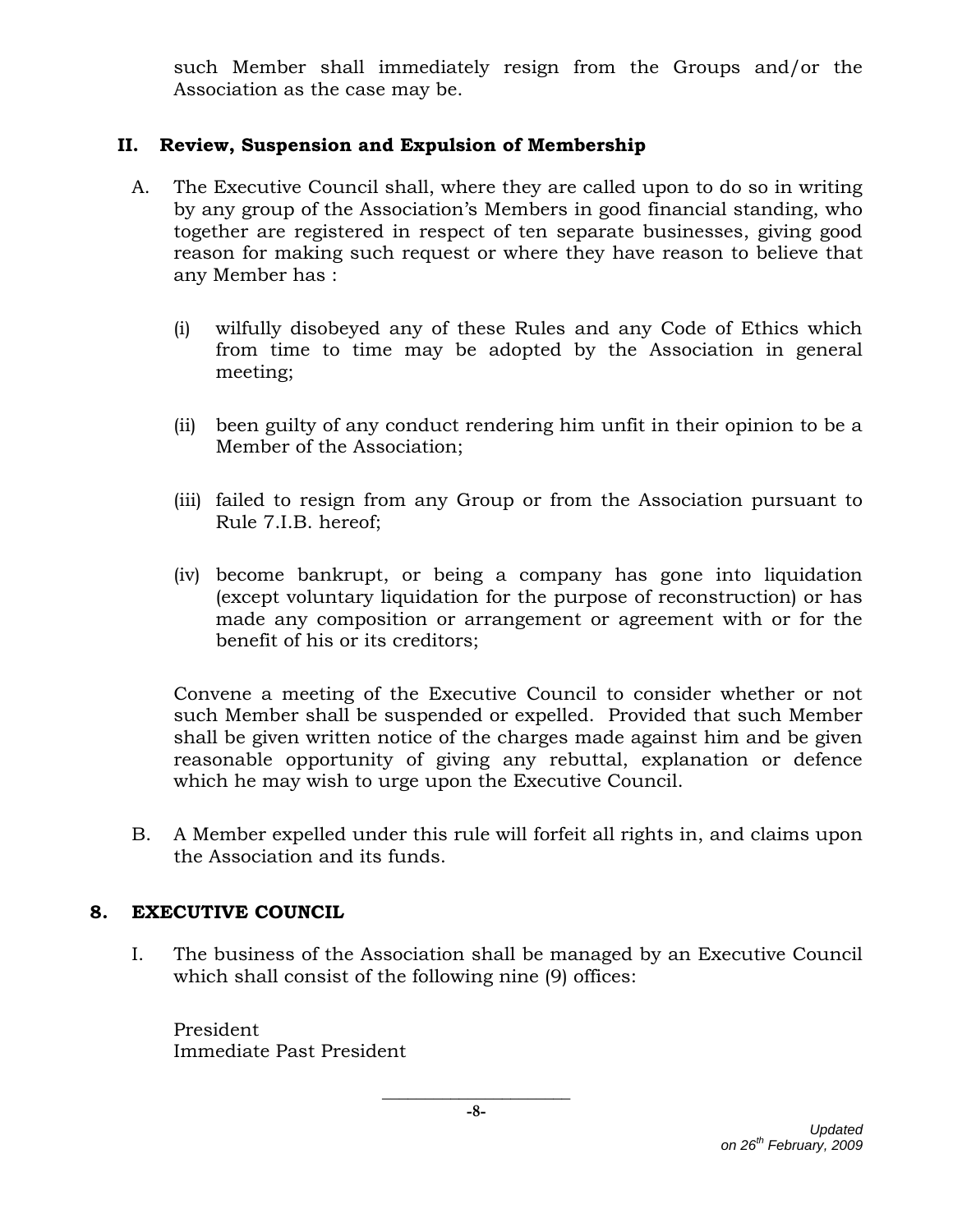Vice President Two (2) Trustees Three (3) Group Chairmen One (1) additional Member from Group A

- II. No person shall be elected to an office of the Executive Council unless he is a Member of the Association or a partner or an employee of a firm which is a Member of the Association or a director, officer or employee of any corporation which is a Member of the Association in these Rules referred to as a Qualified Officer. If the holder of any office on the Executive Council ceases for any reason to be a Member of the Association or in the case of a Qualified Officer, ceases to hold such a position in a Member firm or corporation, then the holder shall forthwith cease to hold such office on the Executive Council.
- III. All members of the Executive Council with the exception of the Immediate Past President shall be elected at each Annual General Meeting. Candidates may be drawn from Members or their Qualified Officers save that the Candidates for Group Chairman must be drawn from the Members or Qualified Officers of Members of the corresponding Groups and the additional Group A Member must be drawn from Members of Group A or their Qualified Officers.
- IV. The office of Immediate Past President shall be held by the person who held the post of President immediately before the Annual General Meeting at which the Executive Council for the time being was elected. If the President for the time being runs for a second term and is returned as President, the composition of the Executive Council will be eight (8) Members in the second year of that Presidency.
- V. No person shall be eligible to hold the office of President or Vice President for more than 2 consecutive terms. Provided however, that the period of an acting appointment shall not be taken into account in giving effect to this restriction. For the avoidance of doubt, a Member who held the office of President immediately before an Annual General Meeting may be elected to the office of Vice President at that Annual General Meeting and vice versa.
- VI. No person may serve on the Executive Council for more than five (5) consecutive terms save that where a person acts as President in his fifth consecutive term, he shall, notwithstanding this rule, be entitled to hold the office of Immediate Past President, in the next succeeding term.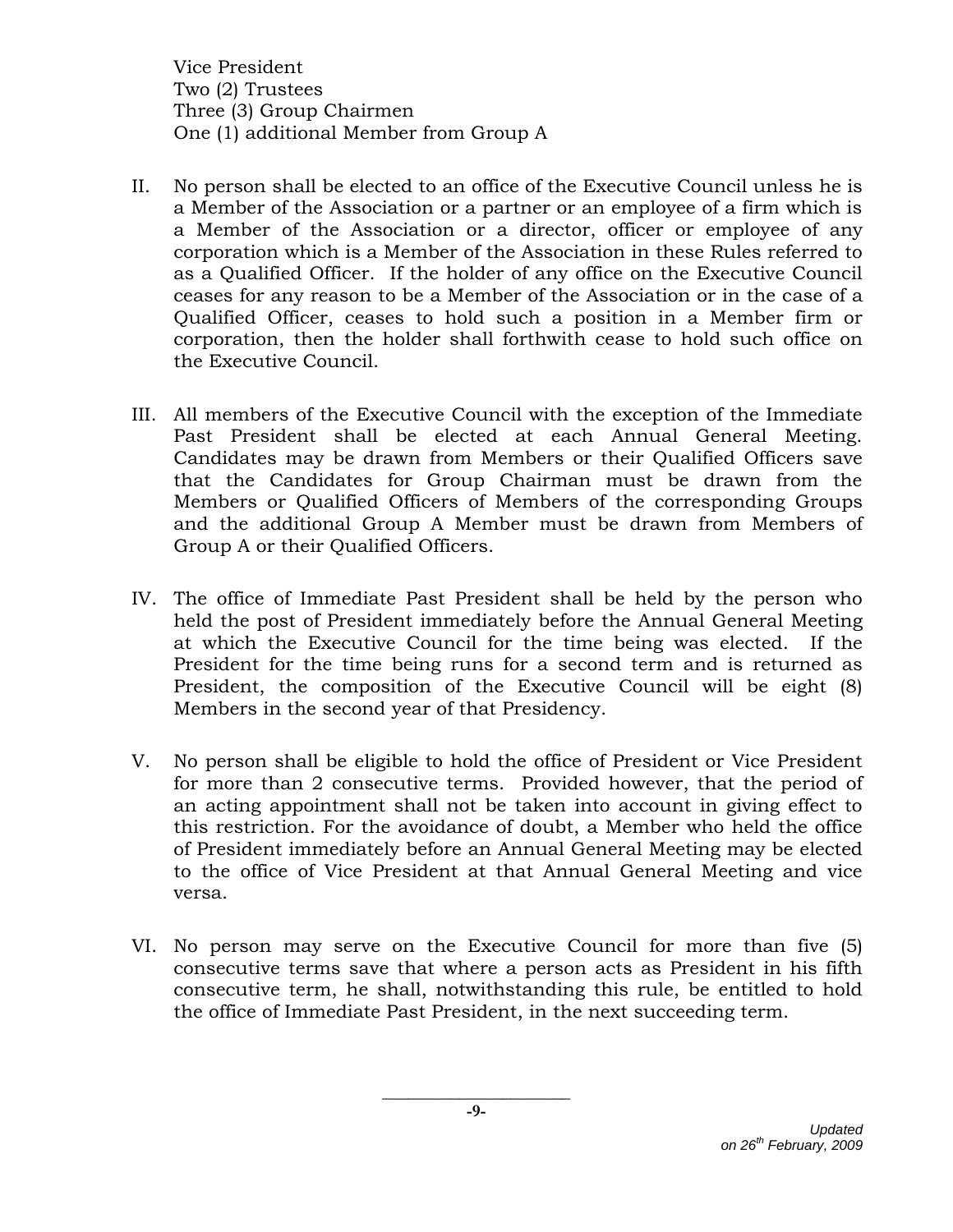- VII. No person may be elected to or hold more than one office on the Executive Council at the same time. Only one (1) Qualified Officer of a Member may hold an office on the Executive Council at any time.
- VIII. At the Annual General Meeting in each year the President, the Vice President, Trustees and all the other Members of the Executive Council shall retire from office but subject to the provisions of this rule they or any of them shall be eligible for re-election provided they shall have been nominated in manner hereinafter specified. The retiring Executive Council shall continue in office until the conclusion of the Annual General Meeting (or any adjournment thereof) at which a new Executive Council is elected.
- IX. No person shall be elected to the office of President, Vice President, Trustee or Council Member unless he shall previously have been nominated and seconded to such office shall have signified his consent to act. Such nominations shall be in writing, shall be signed by the Proposer and the Seconder and shall be forwarded to the Association together with the written consent of the person proposed, at least seven days prior to the date fixed for the Annual General Meeting. The Proposer and Seconder must both be Members in good financial standing.
- X. No Member or Qualified Officer shall be elected to office unless such Member or in the case of a Qualified Officer, the Member who he represents, is in good financial standing.
- XI. If for any reason it shall not be possible to elect a person to any office on the Executive Council in accordance with the provisions hereinbefore contained, then, but not in any other case, the Members present at the Annual General Meeting shall elect such officers from among the Members of the Association or their Qualified Officers.
- XII. All the Members in good financial standing of the Association present at the Annual General Meeting shall be entitled to vote at the elections for the offices of President, Vice President and Trustees and the elections for these offices shall take place before the election of the three Group Chairmen and the additional Member from Group A. Immediately following the election of the President, Vice President and Trustees the Members of each Group shall convene separately and elect a Group Chairman and Group Vice Chairman and in the case of Group A the additional Group A Member. Upon the election of the three Group Chairmen and Group Vice Chairmen the Members shall reassemble and the election of each Group Chairman and Group Vice Chairman and the additional Group A Member shall be announced to the Annual General Meeting and recorded in the Minutes.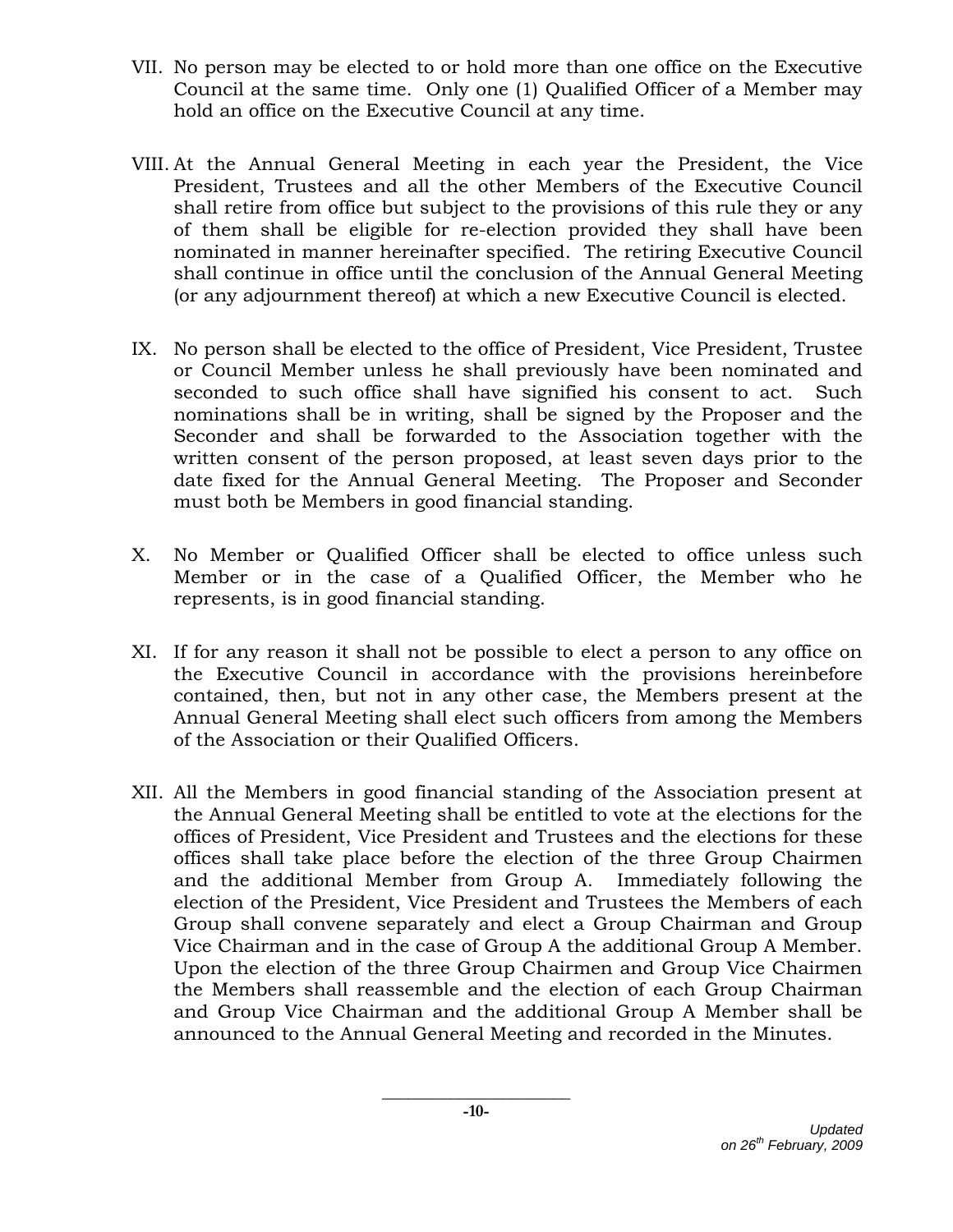- XIII. Provided that a candidate has been duly nominated and seconded and has given his consent in accordance with sub-rule IX hereof, he may be elected to the post on the Executive Council to which he has been nominated notwithstanding that he is not present at the meeting at which the elections are held.
- XIV. Unless otherwise decided by a majority of at least two-thirds of the Members present the election of all officers on the Executive Council shall be conducted by a secret ballot of all Members of the Association or the Group as the case may be who are present at the Annual General Meeting and who are in good financial standing.
- XV. Any and all Members of the Executive Council, including the Immediate Past President, may be removed upon a motion carried by the votes of three fourths of the Members attending and voting at a meeting at which fourteen (14) days notice in writing has been given and in which notice the terms of the motion have been specifically set out.
- XVI.Any casual vacancy in the Executive Council, however created, shall be filled by the remaining members of the Executive Council (where necessary by majority vote with the President having a second casting vote in the event of a tie) in the following manner:
	- A. In the case of the President by the Vice President.
	- B. In the case of the Immediate Past President the vacancy shall not be filled until the next Annual General Meeting.
	- C. In the case of the Vice President or Trustees by any other member of the Executive Council failing which by a Member of the Association.
	- D. In the case of a Group Chairman by the Group Vice Chairman.
	- E. In the case of the additional member for Group A, from a Member of Group A or a Qualified Officer of a Member of Group A.
- XVII.Any casual vacancy in the position of Group Vice Chairman shall be filled by the Group Chairman from Members of that Group or Qualified Officers or Members of the Group.
- XVIII.Each Group Vice Chairman shall act as Chairman of the Group in the absence of the Group Chairman. If any Group Chairman is unavailable to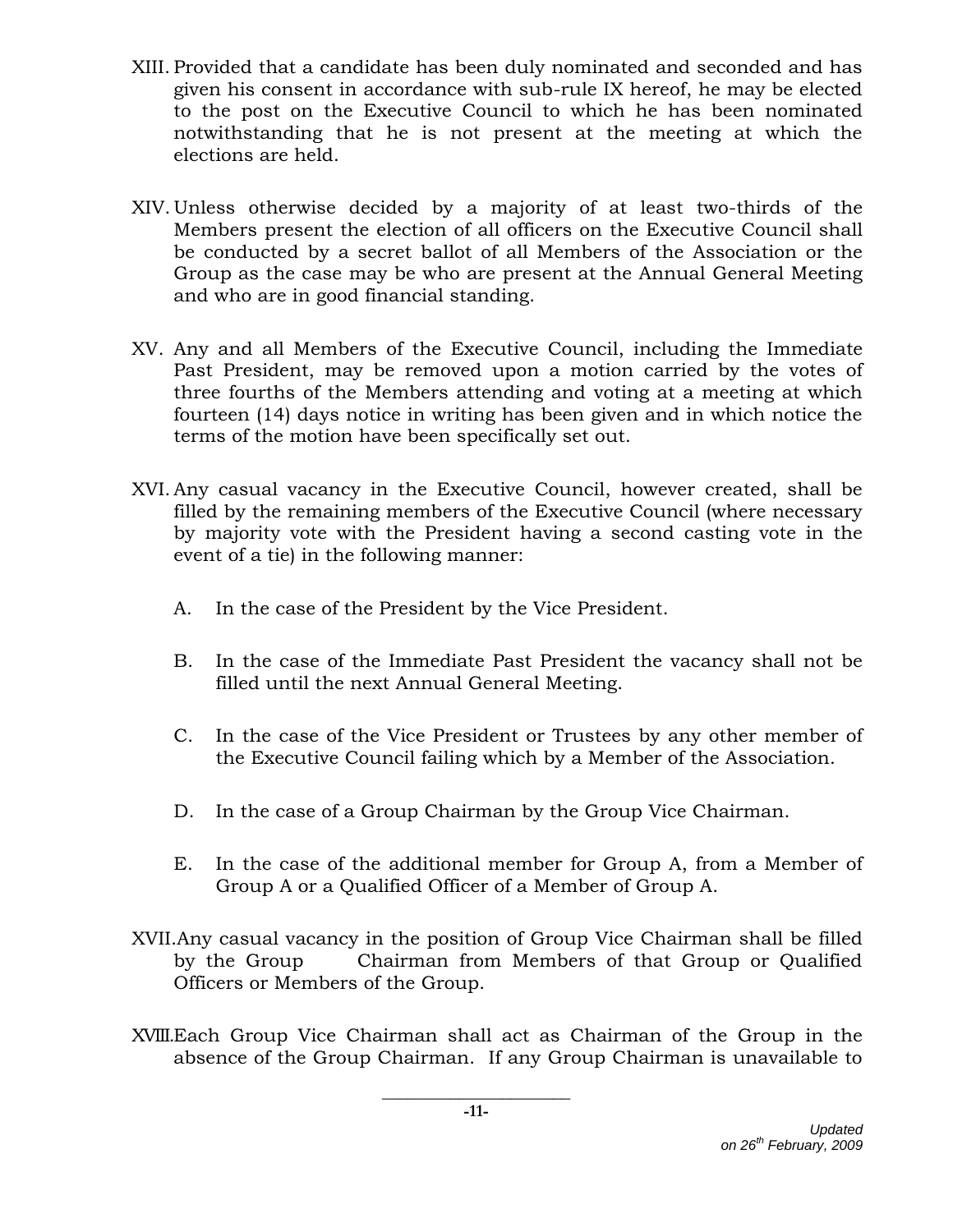attend a meeting of the Executive Council then the Vice Chairman of the Group shall attend that meeting as the alternate of the Group Chairman.

- XIX.Each Group shall handle the day to day business affecting the Members of that Group and minutes of all Group meetings shall be kept and circulated to all Members of the Group and the Executive Council.
- XX. All items of business of the Association not handled by a Group and not reserved to the Association in general meeting shall be managed by the Executive Council. Without prejudice to the above the President after consultation with the Executive Council shall nominate Members of the Association in good financial standing to serve on sub-committees of Executive Council and on the boards of statutory bodies, utilities and similar organisations and with the prior approval of the Executive Council may enter into financial arrangements of any kind on behalf of the Association.

# **9. FINANCIAL**

- I. The Association does not intend to become a partnership and any income and property of the Association shall be applied solely towards the promotion of the objectives set forth and not for profit or gain. Nothing herein shall prevent the payment in good faith of remuneration to any officers, servants of, or persons employed by the Association, or to any Member of the Association or other person in return for any services actually rendered to the Association. True accounts shall be kept of the sums of money received and expended by the Association and the manner in respect of which such receipts or expenditure take place and of the property credits and liabilities of the Association.
- II. The Association may at any general meeting approve the grant of a stipend or a benefit to any one or more members of the Executive Committee provided that seven (7) days written notice be given of any motion proposing such a grant stipend or benefit in which the terms of the proposed grant stipend or benefit are specifically set out.
- III. The financial year of the Association shall be from January 1 to December 31 of each year.
- IV. The Association shall elect Auditors at each Annual General Meeting.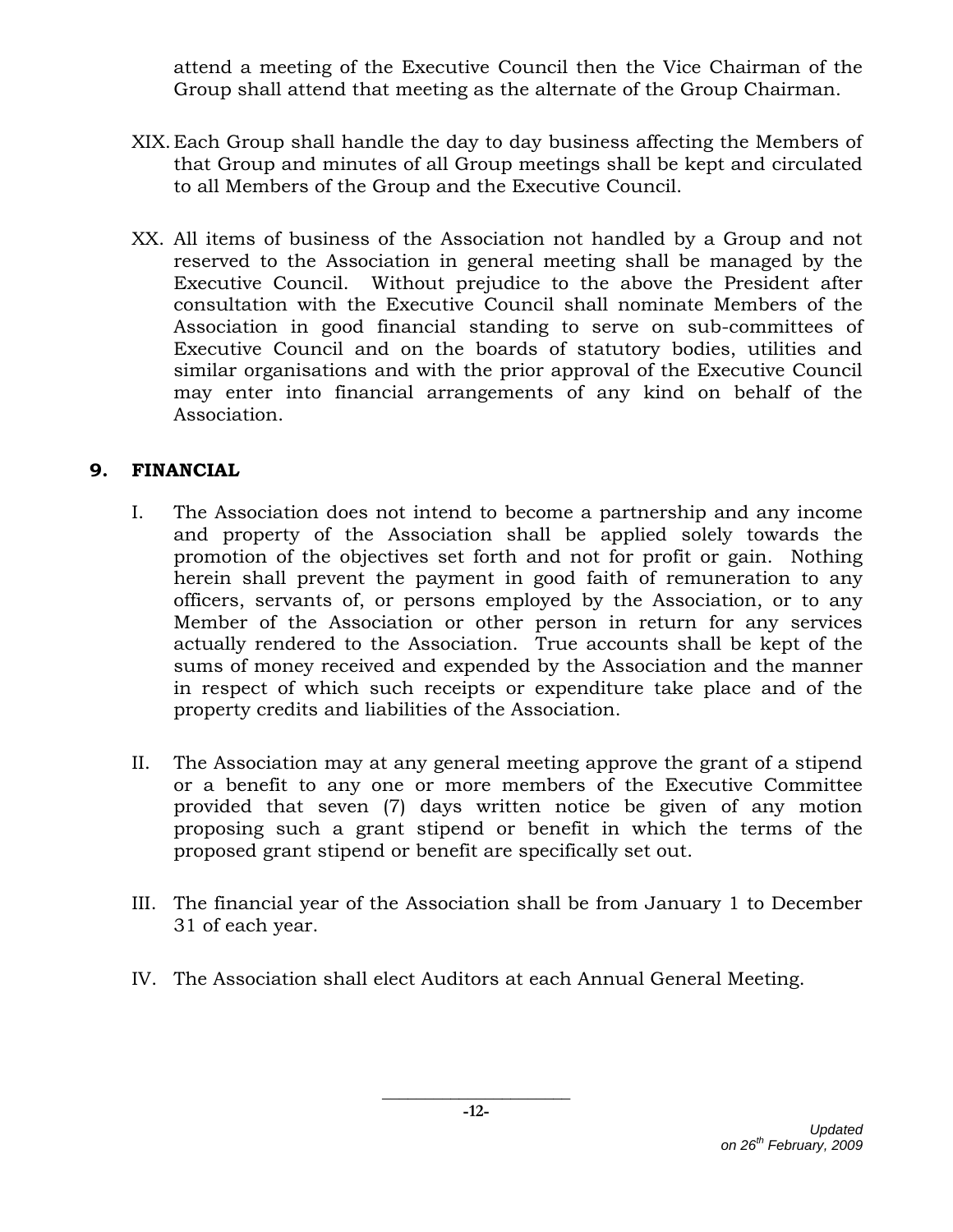#### **10. INSPECTION OF BOOKS**

All books of accounts and a register of Members shall be kept at the registered office of the Association and they shall be open for inspection by the Members free of charge, at all reasonable times.

#### **11. GENERAL MEETINGS**

- I. An Annual General Meeting shall be held once in every year on or before March 31 at such time and place as the Executive Council may prescribe. Seven days' written notice of the Annual General Meeting shall be given to Members.
- II. General Meetings other than the Annual General Meetings (hereinafter called Extraordinary General Meetings) may from time to time be convened by the Executive Council at its discretion or upon the written requisition of five Members of the Association in good financial standing. Such requisition must state the objects of the meeting proposed to be called, must be signed by the requisitionists and deposited at the Registered Office of the Association. If the Executive Council does not proceed to cause a meeting to be held within seven days from the date of requisition being so deposited, the requisitionists and any other five Members in good financial standing may themselves convene a meeting of the Association.
- III. If in the opinion of any ten Members in good financial standing, a state of emergency has arisen or is likely to arise, then such ten Members may convene an Extraordinary General Meeting of the Association upon two days' notice.

### **12. QUORUM**

Ten persons being Members of the Association in good financial standing and/or their authorised representatives shall be a quorum for the General Meetings. The quorum for Executive Council meetings and Group meetings shall be four.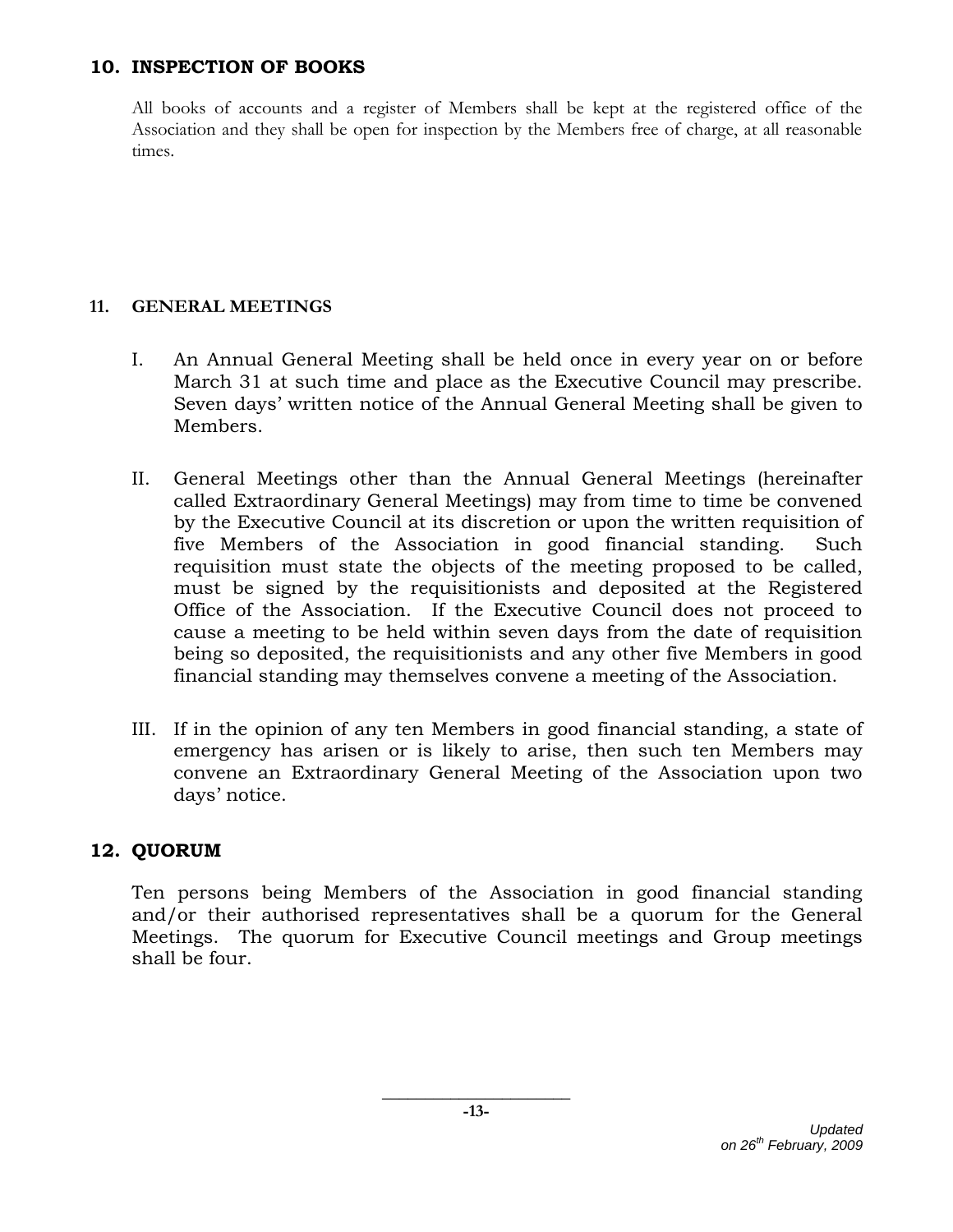#### **13. CHAIRMAN OF MEETINGS**

The President, or in his absence the Vice President, shall preside over each meeting of the Executive Council and/or General Meeting of the Association. The Group Chairman, or in his absence the Group Vice Chairman shall preside over each meeting of the Group. If neither the President or the Vice President, the Group Chairman or the Group Vice Chairman as the case may be shall be present for a period of fifteen minutes after the time appointed for the holding of any meeting, those present shall elect their own chairman from amongst the Members then present of the Executive Council, Group or Association as the case may be.

### **14. ADJOURNMENT OF MEETING**

The chairman of a meeting may, with the consent of the majority of those present at the meeting, adjourn the meeting from time to time and from place to place, but no business shall be transacted at any adjourned meeting other than the business left unfinished at the meeting from which the adjournment took place. If within fifteen minutes from the time appointed for a meeting, a quorum is not present, the meeting, if convened on the requisition of Members, shall be dissolved. In any other case it shall stand adjourned to a time and place to be arranged by the Chairman. If at the adjourned meeting a quorum of Members is not present within fifteen minutes of the time appointed for the meeting, the Members present shall be a quorum.

# **15. VOTING**

- I. Subject to Rule 8.XIV, every motion at a general meeting or meeting of a Group shall be decided on a show of hands unless a ballot is demanded before or immediately upon declaration of the result of the show of hands by at least two persons present and entitled to vote. Unless a ballot is demanded as aforesaid, a declaration by the Chairman of the meeting that a resolution has on a show of hands been carried, carried unanimously or by a particular majority or lost shall be binding and any entry to that effect in the proceedings or minutes of the Association or Group as the case may be, shall be conclusive evidence of the fact without proof of the number or proportion of the votes recorded for or against the resolution.
- II. No Member or his representative, shall be entitled to attend or vote at a general meeting, Group meeting or meeting of the Executive Council unless such Member is in good financial standing.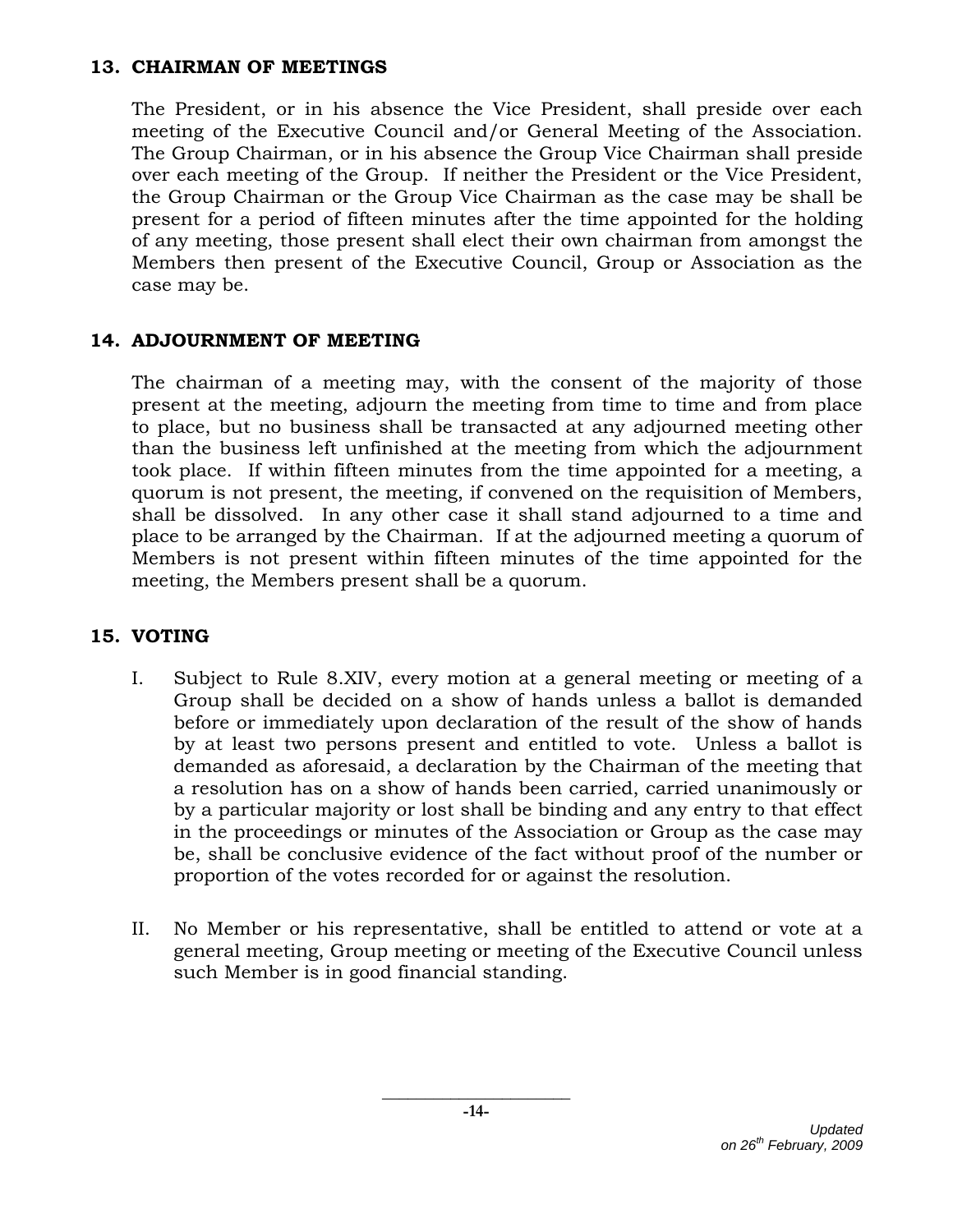#### **16. ALLOTTMENT OF VOTES**

The number of votes allotted to each Member, shall be as determined by the Association in general meeting from time to time.

### **17. TRUSTEES**

The funds of the Association shall be vested in the Trustees. The Executive Council shall have the power to remove the Trustees or either of them and upon such removal shall fill the vacancy by appointing others or another in his or their stead. The Trustees shall deal with the funds of the Association in such manner as shall be prescribed by the rules of the Association, or if no provision is made then in such manner as shall be directed by the Executive Council.

### **18. ADDITIONS AND ALTERATIONS TO THE RULES**

These Rules may be amended by resolution of a general meeting at which fourteen (14) days notice in writing of the terms of the proposed amendment has been given and which has been carried by at least three fourths of the votes cast at such meeting.

### **19. BINDING EFFECT OF RULES**

These rules and every amendment thereto made from time to time shall be binding on every Member of the Association.

### **20. WINDING UP**

The Association shall be wound up voluntarily whenever a resolution is passed at an Extraordinary General Meeting of the Association duly convened for the purpose. Every Member of the Association undertakes to contribute to the assets of the Association *pro rata* to Membership in the manner provided by a resolution of the Executive Council in the event of the Association being wound up during the time when he was a Member or within one year afterward, for payment of the debts and liabilities of the Association contracted before the time he ceased to be a Member and of the costs, charges and expenses of the winding up. Any surplus of assets after the payment of all liabilities and costs shall, subject to any rule, regulation or specific provision to the contrary with respect to any particular asset or fund, be distributed among Members of the Association in proportion to the total of their contributions to the funds of the Association during the three years immediately preceding the date of the resolution to wind up the Association.